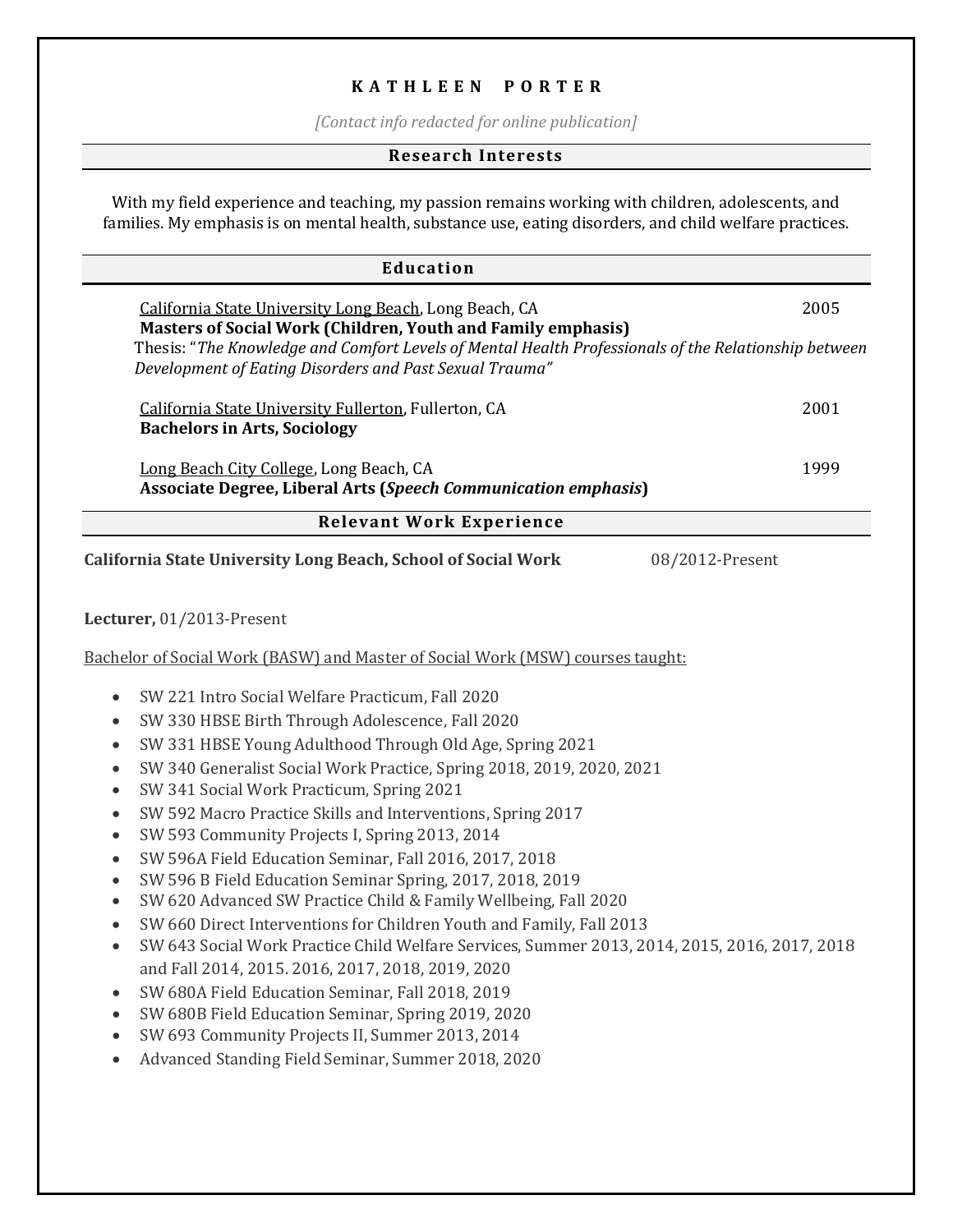Faculty Duties & Committees

- Member of the School of SW Diversity Task Force Summer 2020-Present
- Member of the Advanced Practice Sequence Committee- Fall 2020- Present
- Member of Phi Alpha Honor Society Alpha Zeta- CSULB School of Social Work- 2020-Present
- Member of the School of SW Black Lives Matter Town Hall Planning Group- Summer 2020
- Member of the Faculty and Staff Development Committee Fall 2017- Spring 2020
- Member of the SSW Lobby Days Planning Committee- 2018-2019
- Member of the Health and Human Services Wellness Week Committee- 2016 and 2017
- Member of the Joint Symposium for Field Education Committee- Fall 2016- Summer 2020
- Attend monthly Faculty meetings as a full-time grant faculty with voting rights- 2016-2020
- Member of the Strategic Planning Committee- Fall 2016-Spring 2019
- Member of the Field Education Sequence Committee-Fall 2016- Spring 2020
- Field Representative on the Culminating Experience Sequence Committee-Fall 2016- Spring 2020
- Faculty reviewer of MSW applications for incoming admissions- 2012- Present
- Faculty reviewer of BASW applications for incoming admissions- Spring 2016 Present
- Nominated and served as the full-time grant faculty member with a voting right- 2014-2016
- Member of the Child and Family Well-being concentration curriculum team- Fall 2014
- Co-Chair of the Child and Family Well-being curriculum team -Fall 2014
- Member of curriculum team that developed the new Advanced Practice course on Social Work Practice with Groups (2013-2014)

## **CalSWEC Field Education Consultant** 07/2016- 08/2020 (Full-time)

- Served as the Coordinator for the 1st year CalSWEC MSW Interns and provide on-going support and advising for the CalSWEC BASW and MSW students
- Taught Field Education Seminar courses and conducted community agency visits
- Attended meetings and assist in the development of child welfare specialized topic curriculum with the DCFS Education and Licensure section and University Partners
- Contributed to the modification of the online Field Instructor Training for DCFS Field Instructors
- Co-facilitated trainings on campus focused on child welfare related topics to MSW student interns

## **Interim Admissions Coordinator,** 11/2015-05/2016 (Part-time)

- Oversaw the management of the school's admissions office
- Participated in coordination efforts between Enrollment Services and the School of Social Work
- Managed and coordinated the Distant Education MSW Program applicant files, maintain contact with the Distance Education Coordinator
- Oversaw, distributed, and facilitated the faculty review of over 1,200 applications for admission to the School of Social Work MSW Program
- Organized, coordinated, and attended the New Student Orientations for all incoming students

## **University Consortium of Children & Families (UCCF), formerly Inter-University Consortium (IUC)**

 **UCCF Intern Coordinator,** 08/2012-08/2014 (Full-time) & 10/2015-07/2016 (Part-time)

- Supervised 8-16 UCCF CSULB MSW student interns at Department of Children Family Services, LA County (South County, Torrance, SF Springs and Hawthorne offices)
- Provided trainings to interns on Domestic Violence, Substance Abuse, Cultural Competency, Motivational Interviewing, Leadership in the Community, Sexual Abuse and Termination with clients. Trainings on Court Report Writing, Transitional-Age Youth, AB-12, Team Meetings **UCCF Training Coordinator for Child Welfare Training Centre**, 08/2014-10/2015 (Full-time)
- Assisted in the development of curriculum and training for newly hired child welfare workers at the Department of Children and Family Services (DCFS)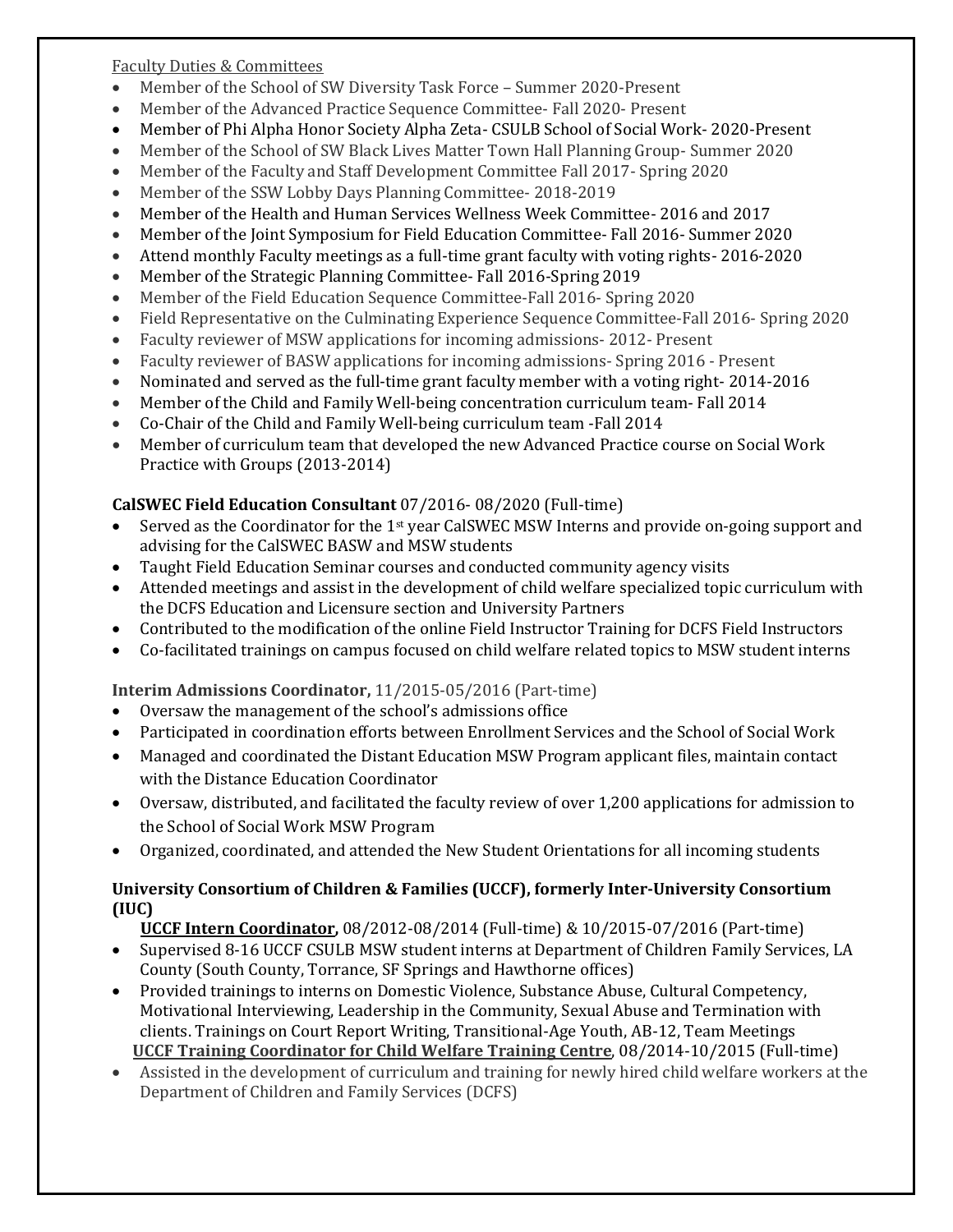- Trained groups of 40-50 DCFS newly hired trainees on current trends and practices in child welfare **UCCF Simulation Trainer for Child Welfare Training Centre,** 07/2013-10/2015 (Part-time)
- Role-played scenarios with DCFS Children Social Worker new hires in the Simulation Labs such as walking into domestic violence situations, working with an abusive parent and conducting difficult conversations with teens in foster care
- Facilitated groups of 8-12 trainees/new hires at a time in real-life simulations in the Simulation Labs located at CSULB, CSULA, USC and UCLA

## **County of Los Angeles, Department of Children and Family Services (DCFS)** 2005-2012

- **Children's Social Worker III (Court Officer & 241.1 Unit Liaison) - Edelman's Children's Court,** 07/2010-08/2012 (Full-time)
- Served as the DCFS Social Worker at Children's Dependency Court in the courtroom
- Documented the judge's orders sent to the field social workers and contact them via phone
- Facilitated communication between Juvenile Dependency Court and Juvenile Delinquency Court regarding 241.1 Youth (Probation/DCFS dependents)
- Coordinated and facilitated Multi-Disciplinary meetings with Department of Probation, Department of Mental Health, DCFS Educational Liaisons and Children's Social Workers regarding status and plan for the youth on a daily basis
	- **Children's Social Worker III- Runaway Outreach Unit,** 12/2008-07/2010 (Full-time)
- Coordinated runaway services program for teenagers in Los Angeles County
- Managed a caseload of up to seventy adolescents in the foster care system
- Located, placed, and stabilized children in foster care and relative care
- Collaborated with community organizations regarding adolescent issues including runaway behaviors, drugs and prostitution
- **Children's Social Worker II & III- Continuing Services (Family Reunification, Family Maintenance & Permanent Placement),** 07/2005-12/2008 (Full-time)
- Managed a caseload up to forty-five children in the foster care system
- Provided monthly case management for children, adolescents and families
- Wrote and submitted court reports to Children's Dependency Court

## **Center for Discovery, Adolescent Eating Disorder Center & Dual Diagnosis Center,** 09/2001-07/2005 **Adolescent Treatment Counselor** (Full-time)

- Provided therapeutic intervention services to children, adolescents, and adults using individual, family, and group treatment
- Facilitated educational groups focused on improving self-esteem, body image, and drug intervention
- Supervised six clients, male and female ages 11-18, in the treatment milieu
- Served as the Educational Counselor, transported youth to school, and assisted with homework
- Attended weekly treatment team meetings regarding the clients' needs and progress

## **The National Conference for Community & Justice (NCCJ- currently CCEJ),** 09/2000-09/2002 **Assistant Youth Program Specialist and High School Recruiter** (Part-time)

- Facilitator for "Talking in Class" and Diversity Training for LBUSD High Schools & Middle Schools
- Served as a facilitator for Human Relation Education Training, Conflict Management and Police-Community Diversity Forums, and Leadership Long Beach Youth Diversity Summit
- Participated as a Co-Director and Volunteer Staff and at Building Bridges Human Relations Weekend Camps (over 20 camps) with High School students (LBUSD & Compton Unified)

## **Graduate Internships & Volunteer Experience**

### **County of Los Angeles, Department of Children and Family Services (DCFS),** 08/2004-06/2005 **Children's Social Worker IUC Intern (South County)**

• Provided Case Management to Family Reunification & Permanent Placement cases for families